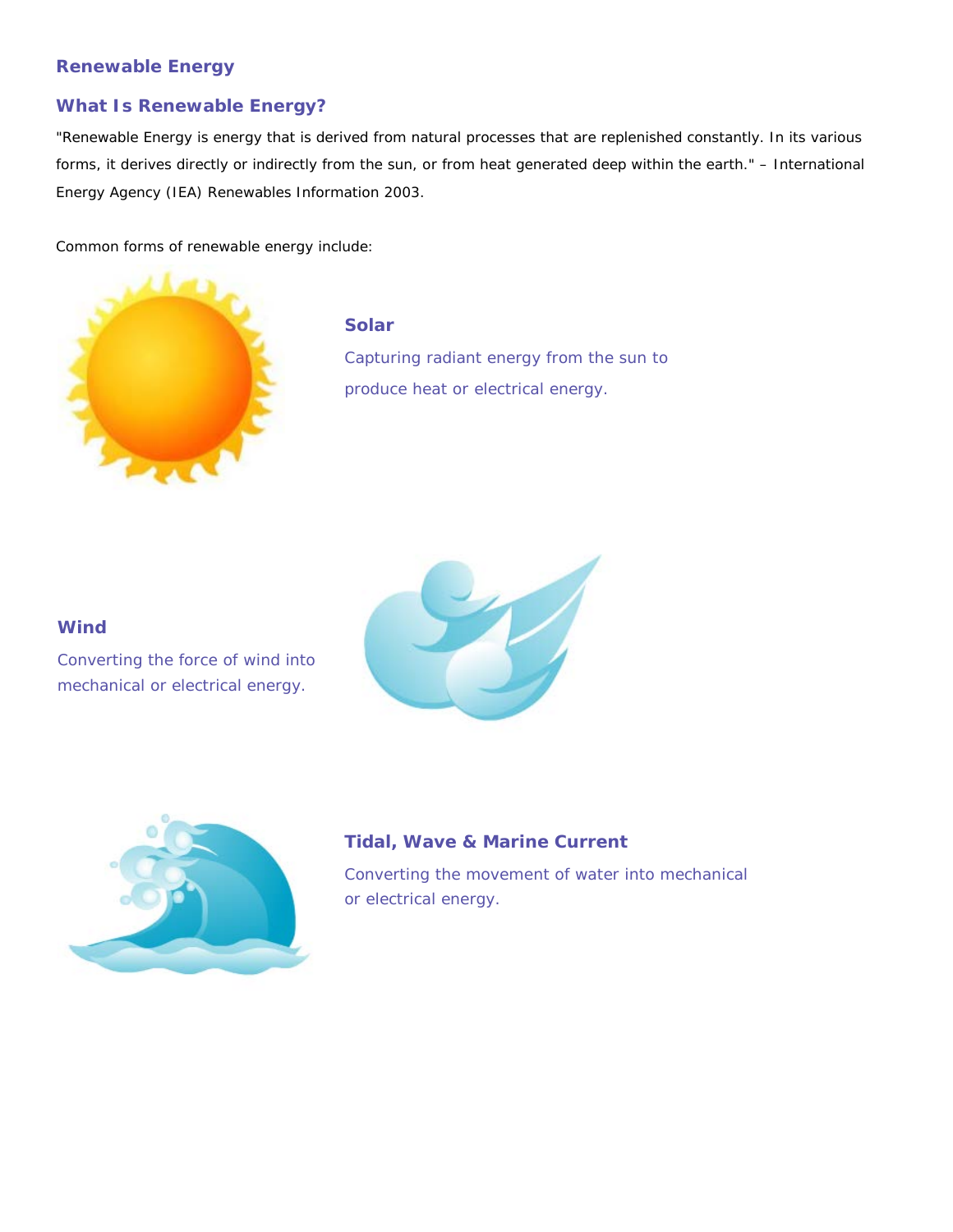#### **Biomass**

Burning organic matter such as wood, agricultural waste and other organic materials to produce heat energy. Methane gas can be produced from organic wastes.





## **Geothermal**

Extracting natural heat within the earth for direct heating and/or to produce electrical energy.

**Hydropower**

Generating electrically with failing water.

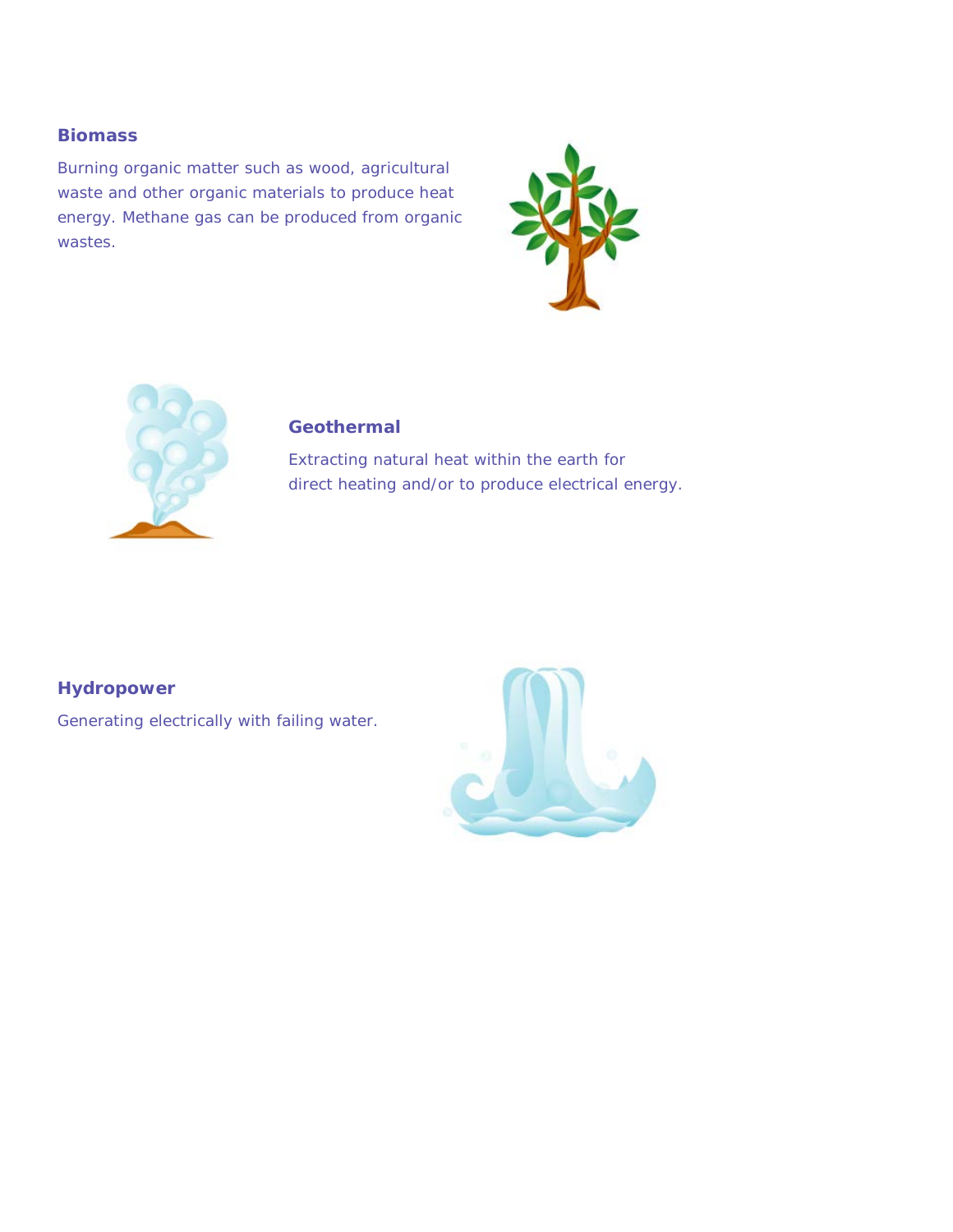## **Types of Renewable Energy**

Tidal Energy



Gravitational attraction and the relative motions of the sun, moon and earth cause the surface of the oceans to rise and fall periodically. We can utilize high and low tides to generate electricity. During high tide, water flows into the estuary, turning the turbine and activating the generator. During low tide, water flows out the estuary, causing the same effect.

#### Wave Energy



Waves are driven primarily by wind. The interaction between wind and the surface of the sea will result in waves. Waves drive water in an air chamber to rise and fall, and the resulting airflow can turn a turbine to generate electricity.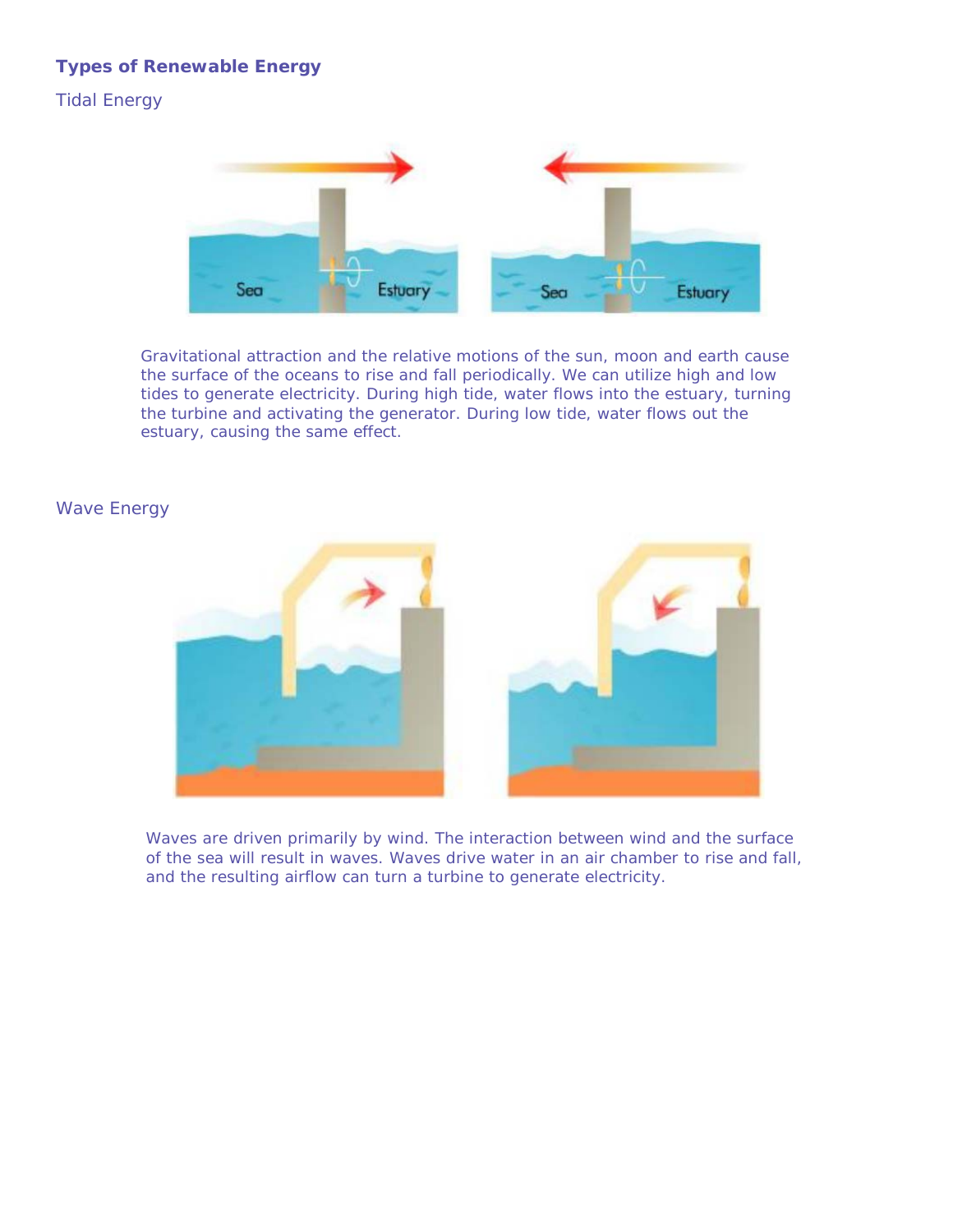## Marine Current Energy



Marine current energy resources are mostly driven by tides. These can be harnessed to generate electricity. Marine current energy resources can generate electricity by forcing them to pass through underwater turbines comprising rotor blades and a generator.

## Geothermal Energy



By tapping into the extreme heat of the earth's core and extracting hot water or steam, we get geothermal energy. Calculations indicate that the geothermal energy stored in the earth's crust is tens of thousands times that of the world's current oil and gas reserves.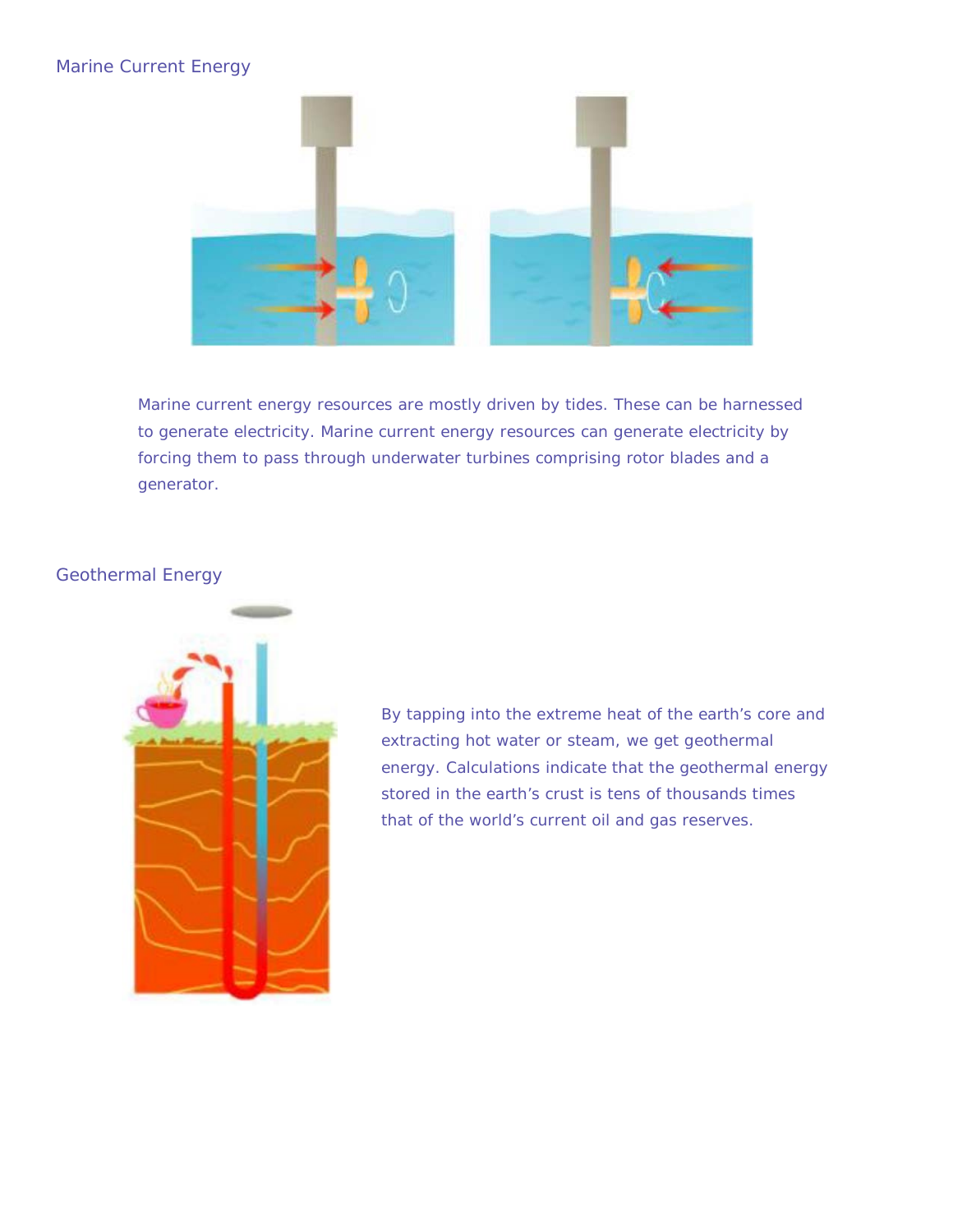#### Biomass Energy



Biomass energy is found in organic matter such as wood, plants and waste and can be used as fuel to generate heat and electricity. A simple example of biomass energy is burning wood for heat. Also, methane gas produced from organic waste in landfills can be used to generate electricity.

#### Hydropower



Hydropower is the harnessing of potential energy stored in water upstream from a dam. Water flowing downstream drives the turbine and generates electricity. As the construction of large-scale hydropower systems often impact on local populations, natural resources and wildlife, many experts regard only small hydropower systems as renewable.

Note: Detailed information about solar and wind energy can be found in other pages.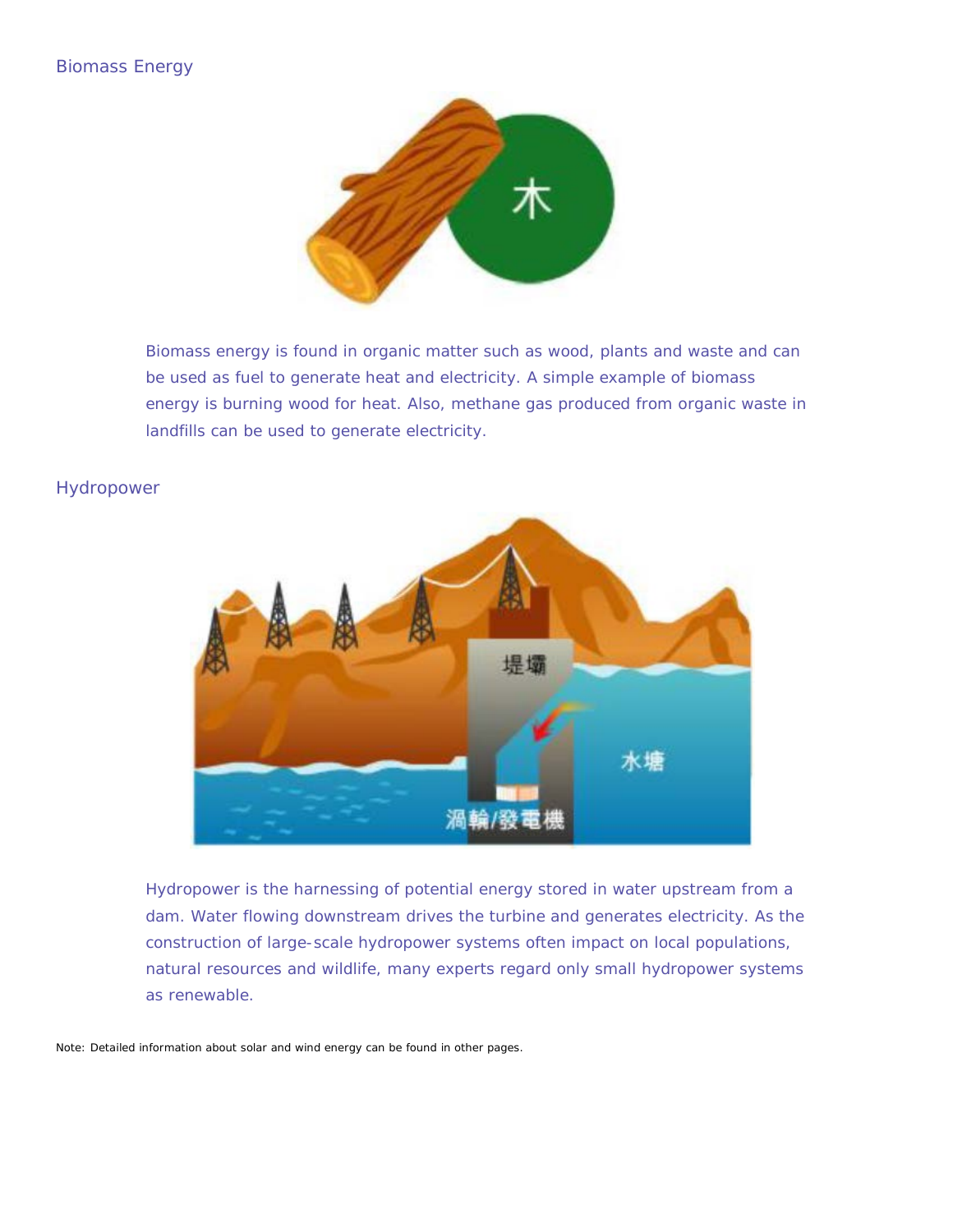## **History of Renewable Energy**

Ancient Times

## *Ancient Times*

The use of renewable energy dates back several thousand years.



People learned to make fire from wood for light and heat.

Clothes/crop drying by solar radiation.

Farmers harnessed wind energy to power machinery for grinding and watering crops.

## Industrial Revolution

# *Industrial Revolution*

During the 19th century, some countries started using renewable energy to generate electricity.



First practical solar water heater was patented in the USA in 1891



A watermill near Kirkby, UK. Credit: Jack Edmonson



Windmills for small electrical needs became common in the USA. Courtesy: DOE/NREL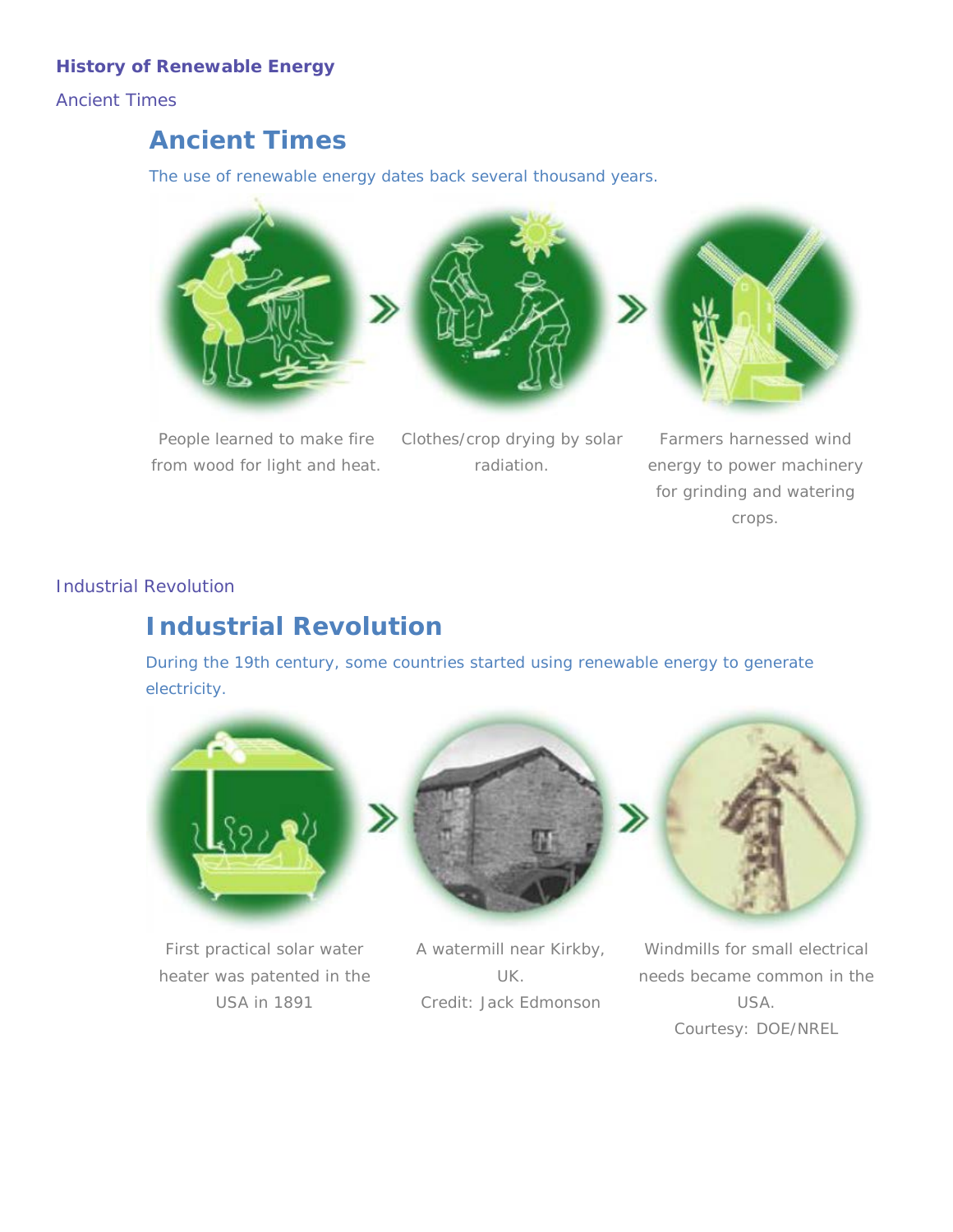## Modern Times

## *Modern Times*

Nowadays, renewable energy is becoming more and more popular. Large-scale wind farms, hydropower stations and solar projects operate in many parts of the world.





Ponnequin Wind Farm, Coloardo, USA. Courtesy: DOE/NREL Credit: Gretz, Warren

Cascade house, 1 MW project in Amersfoort, Netherlands. Courtesy: IEA PVPS website: http://www.iea-pvps.org Copyright: Novem

Rental car powered by 100% biodiese1 (recycled vegetable oil), Maui and Oahu, Honolulu, Hawaii.

## **Applications of Renewable Energy in Hong Kong**

#### Solar water heating

There are a number of installations for low-rise buildings in the New Territories. The largest system installed so far in Hong Kong is at the Sheung Shui Slaughterhouse.

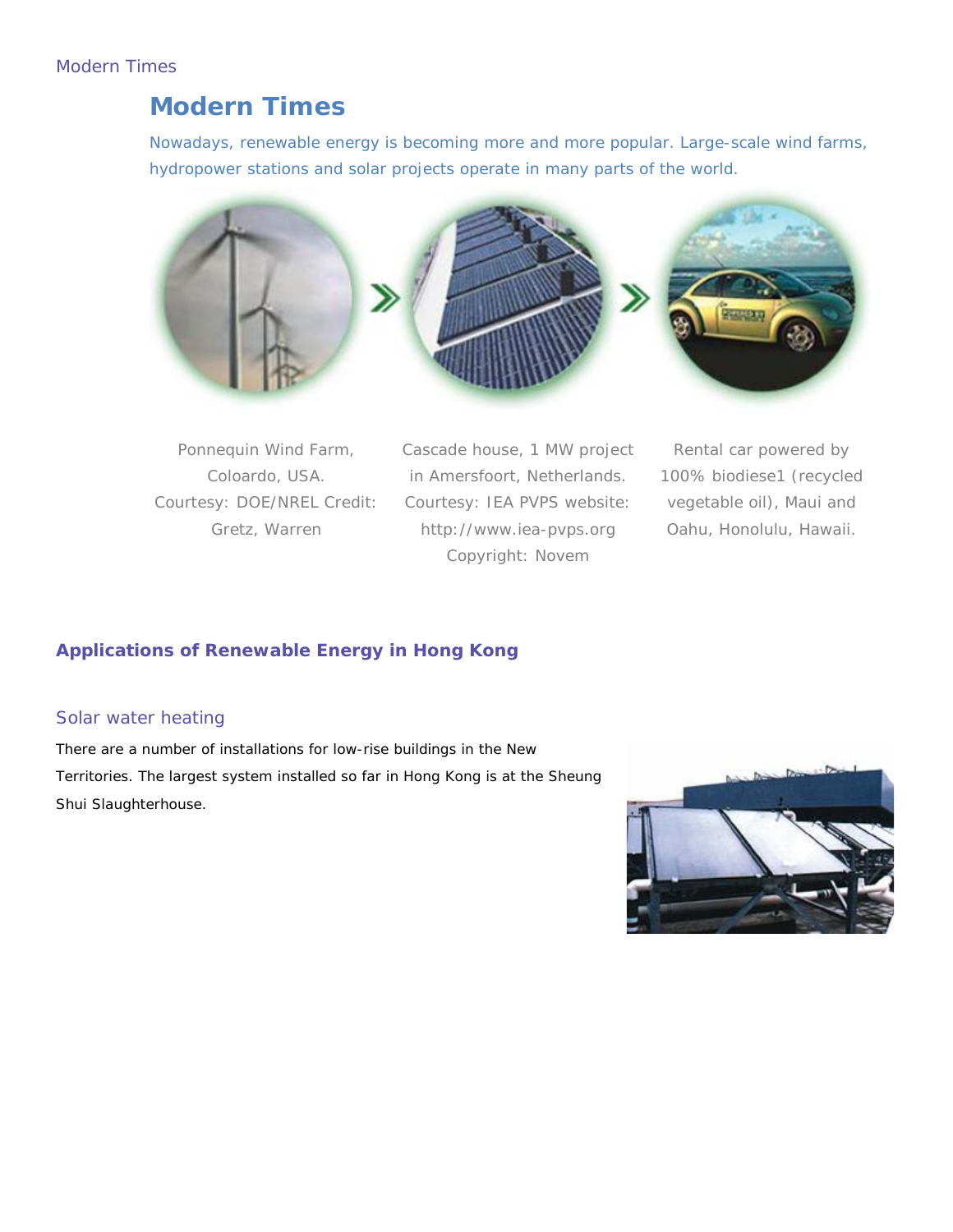## Thin Film Photovoltaic (TFPV) System



HK Electric commissioned a commercial-scale solar power system with generating capacity of 550kW in July 2010. Because of its outstanding performance, HK Electric decided in 2011 to expand the system capacity to 1MW. The expansion was completed in March 2013.

#### Wind power

In early 2006, HK Electric began a new chapter in Hong Kong's electricity supply history with the launch of the city's first commercial-scale wind turbine. The wind turbine has a rated capacity of 800 kW.



## **Benefits of Renewable Energy**

#### It is environmentally friendly

It is clean and mostly emission-free.

#### It is inexhaustible

Unlike fossil fuels, renewable energy can be replenished quickly. It can help slow down depletion of natural resources on Earth.

#### It does not require fuel

It comes from natural resources which can be used directly to generate energy or electricity.